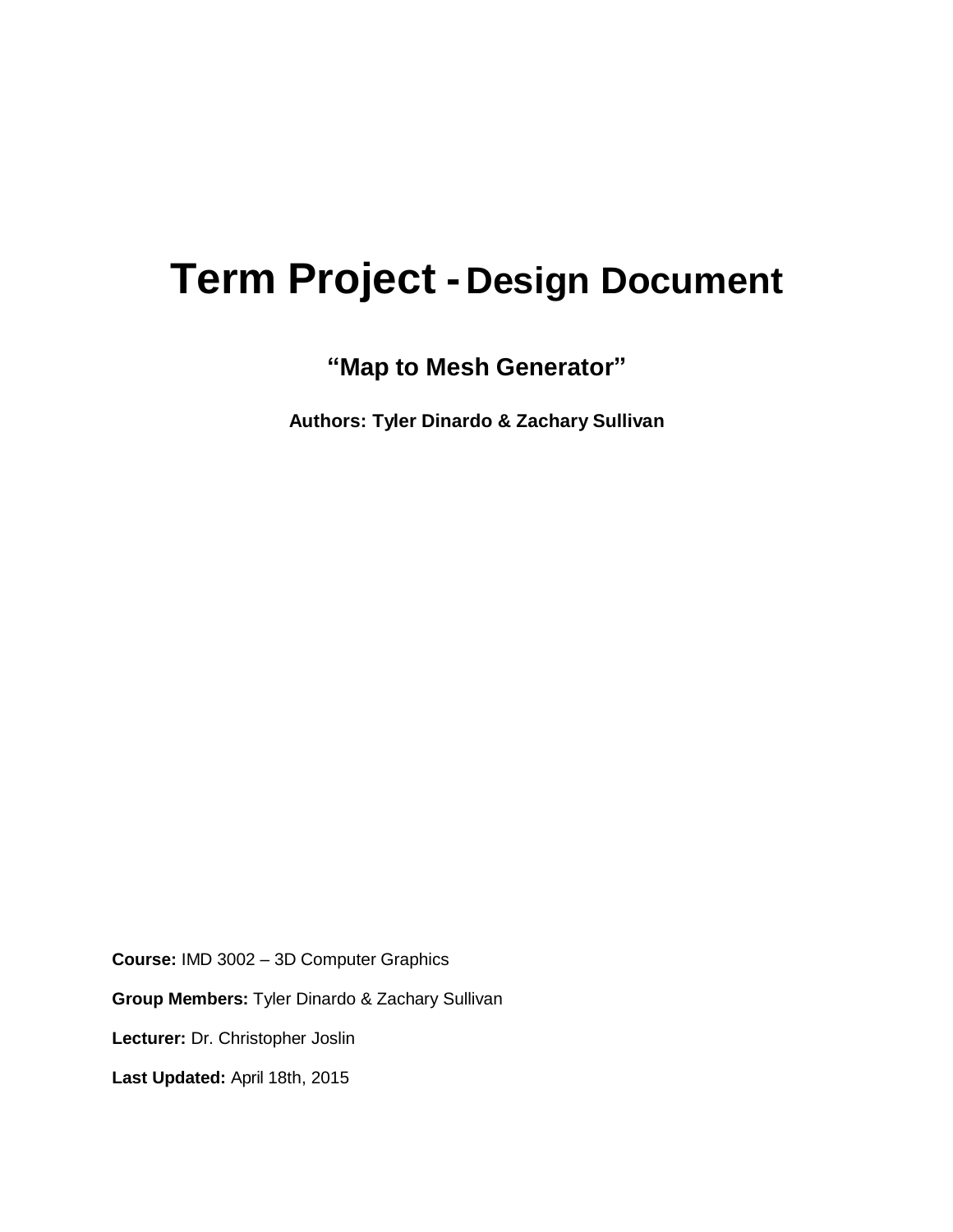### **Table of Contents**

- 1. Objectives
	- 1.1 Global Objective
	- 1.2 Sub Objectives
- 2. Specifications
- 3. Layout/Structure
	- 3.1 GUI Procedure
	- 3.2 General Methods
	- 3.3 Secondary Methods
- 4. Design Sketches
- 5. Progress Made BETA
- 6. Progress Made Final Build
- 7. References

# **Revisions**

| <b>Date</b>                     | <b>Description of Changes</b>                           | <b>Version</b> |
|---------------------------------|---------------------------------------------------------|----------------|
| February/26 <sup>th</sup> /2015 | Initial Version of Document                             | V1.0           |
| March/19th/2015                 | <b>Updated Document Featuring</b><br>Prototype          | V1.1           |
| April/18 <sup>th</sup> /2015    | <b>Updated Document Featuring</b><br><b>Final Build</b> | V1.2           |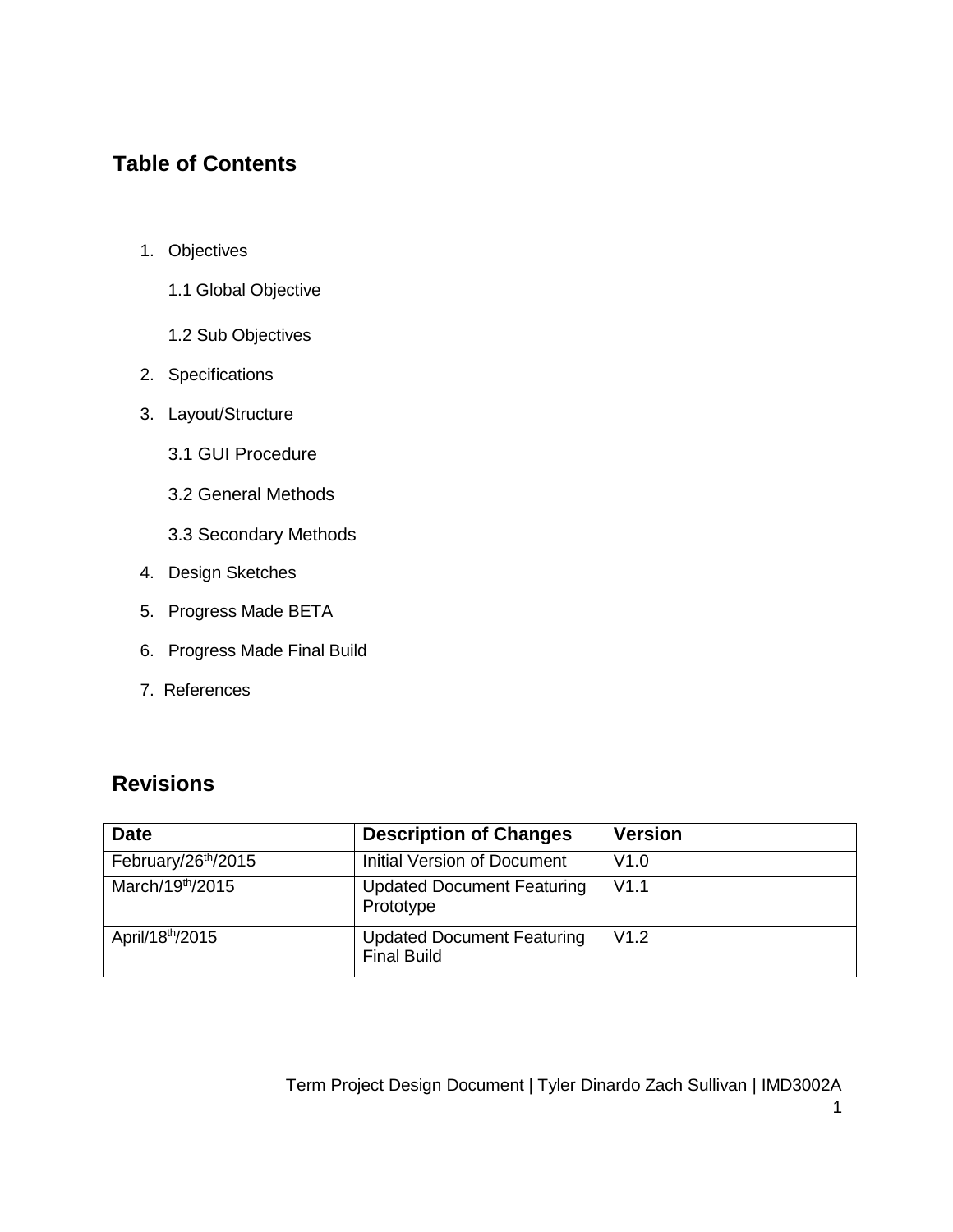### **1. Objectives**

### **1.1 Global Objective**

The overall objective of this term project is to create a map to mesh generation tool. This tool will allow a user to import a map image and generate a custom 3D terrain mesh.

### **1.2 Sub Objectives**

In order to modularize our script, the tool will be broken down into the following functions. Subsequent **beta** modifications or updates will be marked in red, while comments regarding the **final build** will be marked in green.

**Import New Map Image:** User will be able to choose an image to load and manipulate to create a terrain mesh. The application must be able to save this image for terrain generation. Development for this objective has started and is currently ongoing. Currently users must import a jpeg image, but we intend to support a wider range of file types (Jpeg, PNG, GIF, TIFF).

Users are able to import a variety of different image types, we have tested Jpeg, PNG, TIFF, and Targa. Each of these file types are confirmed to work with our map to mesh generator. It is to be noted that GIF images are not supported in our generation tool.

**User customization:** The user will be given the option to set their own custom color values to define how the map to mesh tool will read the elevation values.

User customization has been fully implemented, as well as a fully functional user interface.

**Toggle to Voxel Art Style:** Users will be able to toggle between two different art styles of final map generation. The first option would allow for a voxel style generation, a layer of cubes will be created to generate a detailed terrain model. The second option would allow for a smoothed mesh terrain. Our team has begun implementation of the voxel generation style. During the development of this feature, I [Zach] ran into a problem when trying to manipulate each individual vertex Y position to correspond to an HSV hue range (between 0 - 1). I believe this issue was caused by an excess amount of for looping, causing the generation tool to significantly decrease in performance. This issue should be resolved for the final build.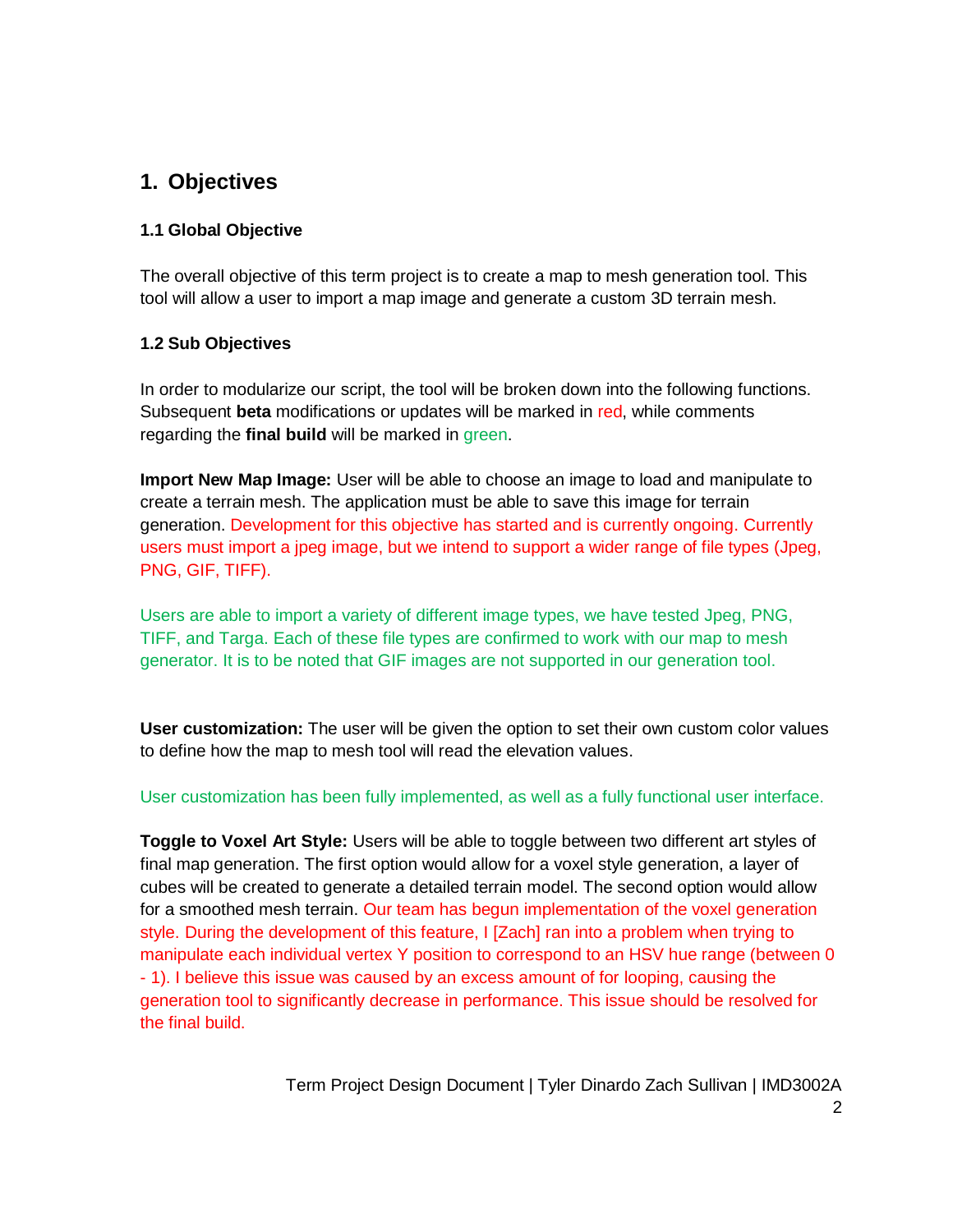Toggle to voxel art style was partially completed in the final build. Our team has implemented map generation through vertex manipulation of a target poly plane. Issues encountered during the beta prototype have been resolved. Our team did not include the voxel art style, as we found that performance significantly decreased when generating layers of poly cubes. Instead, we opted to focus development on map generation through vertex translations of a poly plane.

**Generate Map:** The tool will allow for manipulation of geometry to create a detailed terrain model of the user imported image. A significant amount of progress has been made on map generation. Tyler was able to create a HSV color conversation algorithm to change the input RGB values of the user selected image. The hue range (a value between 0 or 1) is used to dictate the vertical scaling factor of each mesh polygon. With this technique, we are able to import a jpeg map of the world and generate a detailed voxel style.

Map generation has been completed in the final build. Tyler was able to further refine the map generation based on the previous HSV conversion algorithm featured in our beta submission. Our final build now features two different generation options which the user can choose between. The first is based on a greyscale map which distinguishes elevation between brightness. The second option allows the user to generate a map based on varying hue values featured in the map.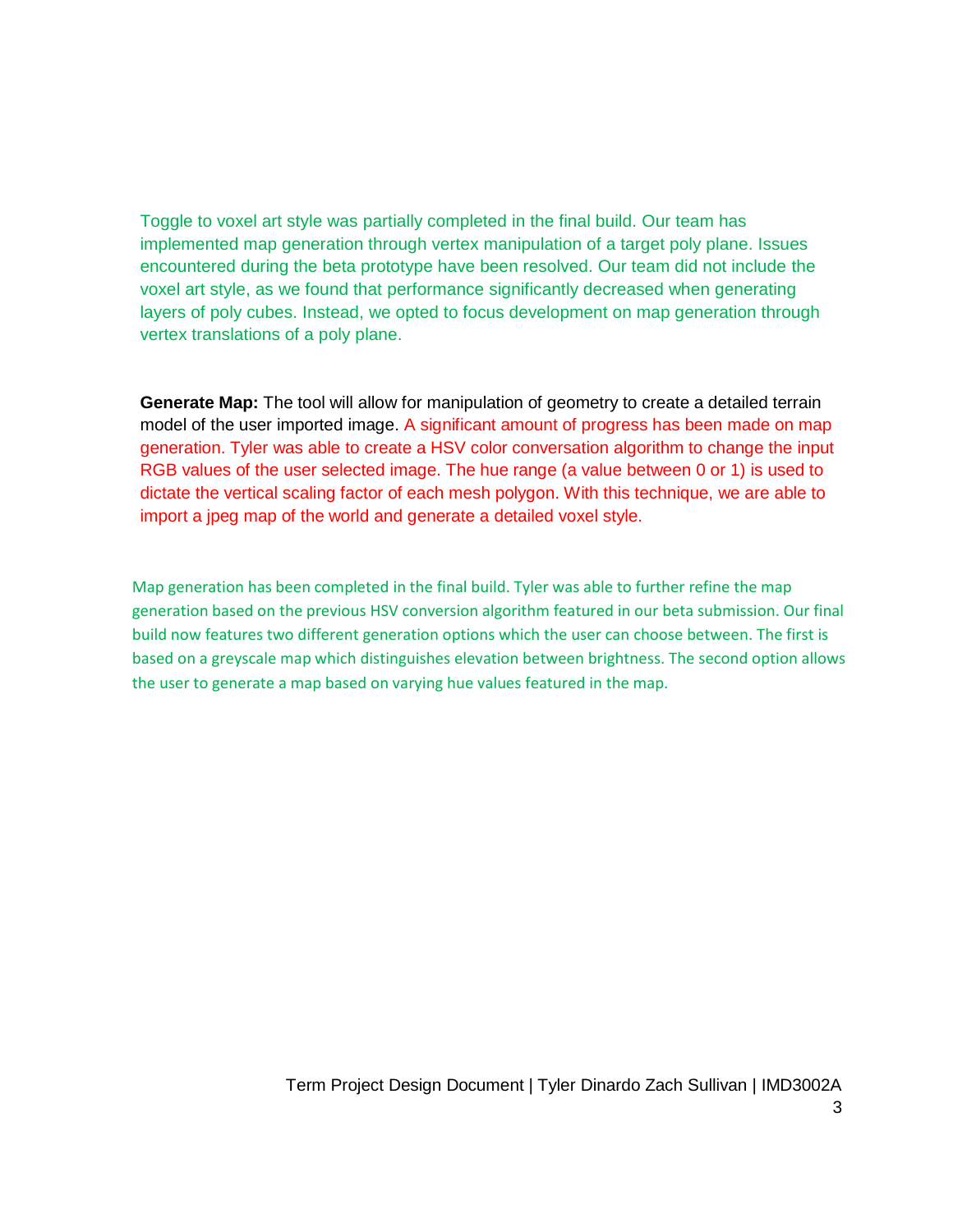# **2. Specifications/Requirements**

Each section outlined below refers to the sub objectives outlined in Section 1.2, with the name of the group member in brackets next to the task.

**Import New Map Image (Tyler):** User will begin by navigating through a file structure to load an appropriate map image into the program. Users will be able to import images which meet the required file type, currently this is Jpeg images. The application then saves this image for terrain generation later.

**Set Hue Range (Zach):** The user specifies a custom hue range, modifying the lower and upper bounds of the map generation through a slider input. These hue values will later have the max and min elevation range associated to them accordingly. Currently hue range is obtained directly from the pixel value of the HSV image, this does currently result in small terrain generation errors (purple for instance registers as a low terrain elevation rather than middle transition between max red and min blue heights). Users will be able to customize the hue range in the final build.

Set hue range has been implemented in the final build. Users can now choose a maximum and minimum hue value to distinguish varying elevations.

**Set Elevation Range (Zach):** Users will need to specify a custom elevation range, setting both the lowest and the highest possible terrain elevation. Users will change this value through a slider input. This feature is currently in the early stages of development, elevation in the prototype is currently fixed to a pre-defined scale value. This fixed elevation value is scaled by the hue range found in the RGB to HSV conversion. A user defined elevation range will be incorporated in the final build.

Set elevation range has been completed and implemented in the final build. Users can specify a maximum value which will scale the map generation vertically, a larger elevation value will result in an exaggerated elevation map. Originally our team proposed both a maximum and minimum elevation slider. This has been replaced by a single max elevation option, as our map generation only transforms the mesh vertices vertically, while lowest elevation points are not transformed. This results in the lowest points of the map to remain flat while mountain peaks are translated vertically.

**Set Resolution (Tyler):** Users will be given the ability to set the accuracy of the terrain generation through a percentage value calculation. The will user begin by specifying the percentage of subdivisions found in the overlaid matrix through a slider input. The program then later determines how many vertices are generated to represent the image data, then stores this value.

Term Project Design Document | Tyler Dinardo Zach Sullivan | IMD3002A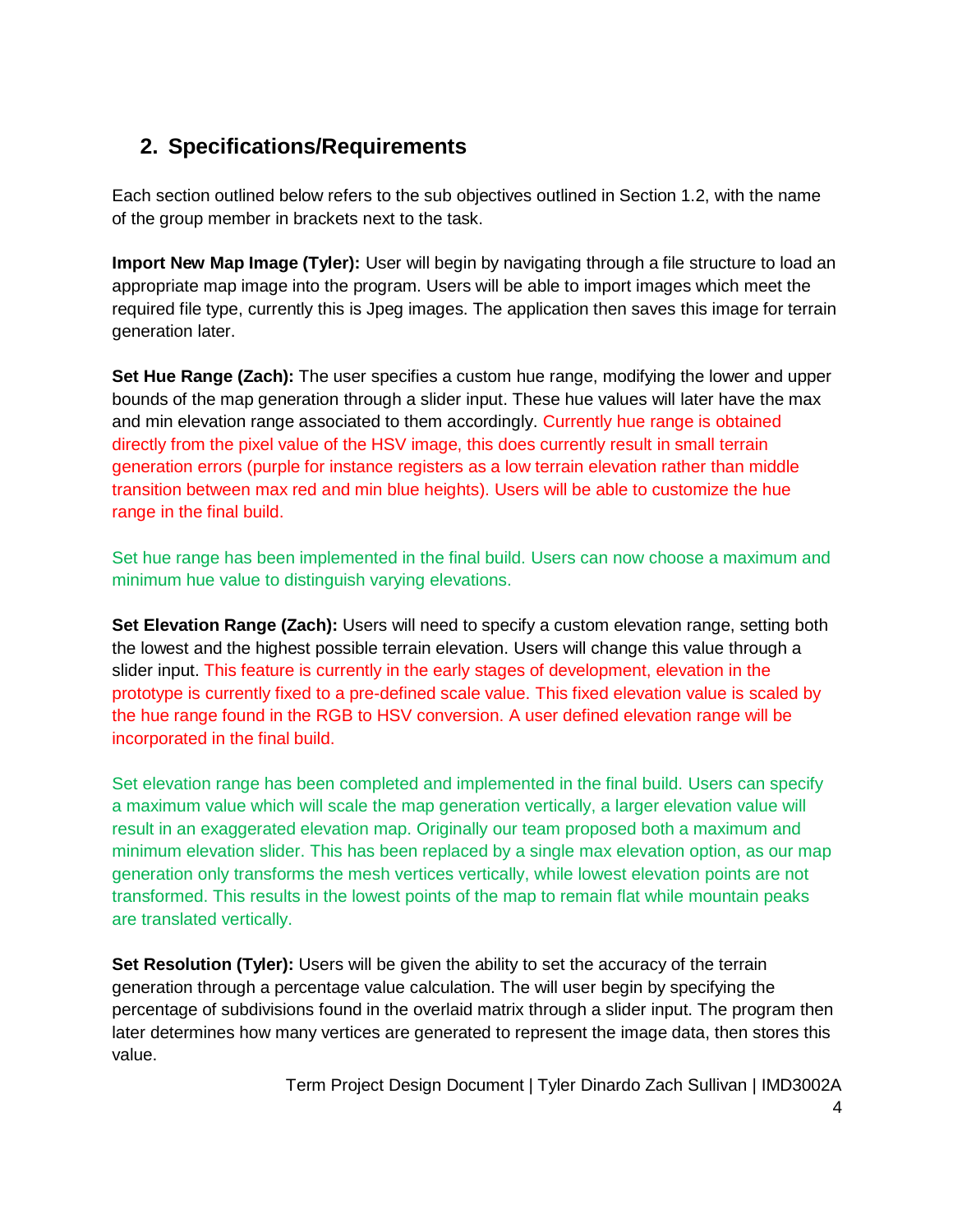Resolution has not been currently implemented in the prototype version of the script.

Set resolution has been implemented and completed. Users can either increase or decrease the resolution of the final map. Lower resolution maps will be generated faster, but will have less detail then higher resolution maps. This is achieved by scaling the vertex count by a user defined percentage.

**Set Surface Smoothing (Zach):** Users will be provided with the option to smooth the final terrain, as well as manipulate the parameters of the smoothing algorithm. Due to issues in manipulating individual vertex position based on hue range, mesh surface smoothing has not been implemented in the prototype. This feature is still planned for the final build, but may be restricted to either voxel smoothing or mesh smoothing.

Set surface smoothing has been completed and implemented into the final build. Users can increase the smoothing division count. A higher division count will cause a map generation times to increase, but will result in a smoother transition between maximum and minimum elevation points.

**Toggle to Voxel Art Style (Tyler & Zach):** Users can specify a toggle to either create a polymesh or a polycube voxel terrain. If users chose to generate the terrain using a voxel art style, they could declare if the color of each polycube should match the corresponding elevation hue value on the original map.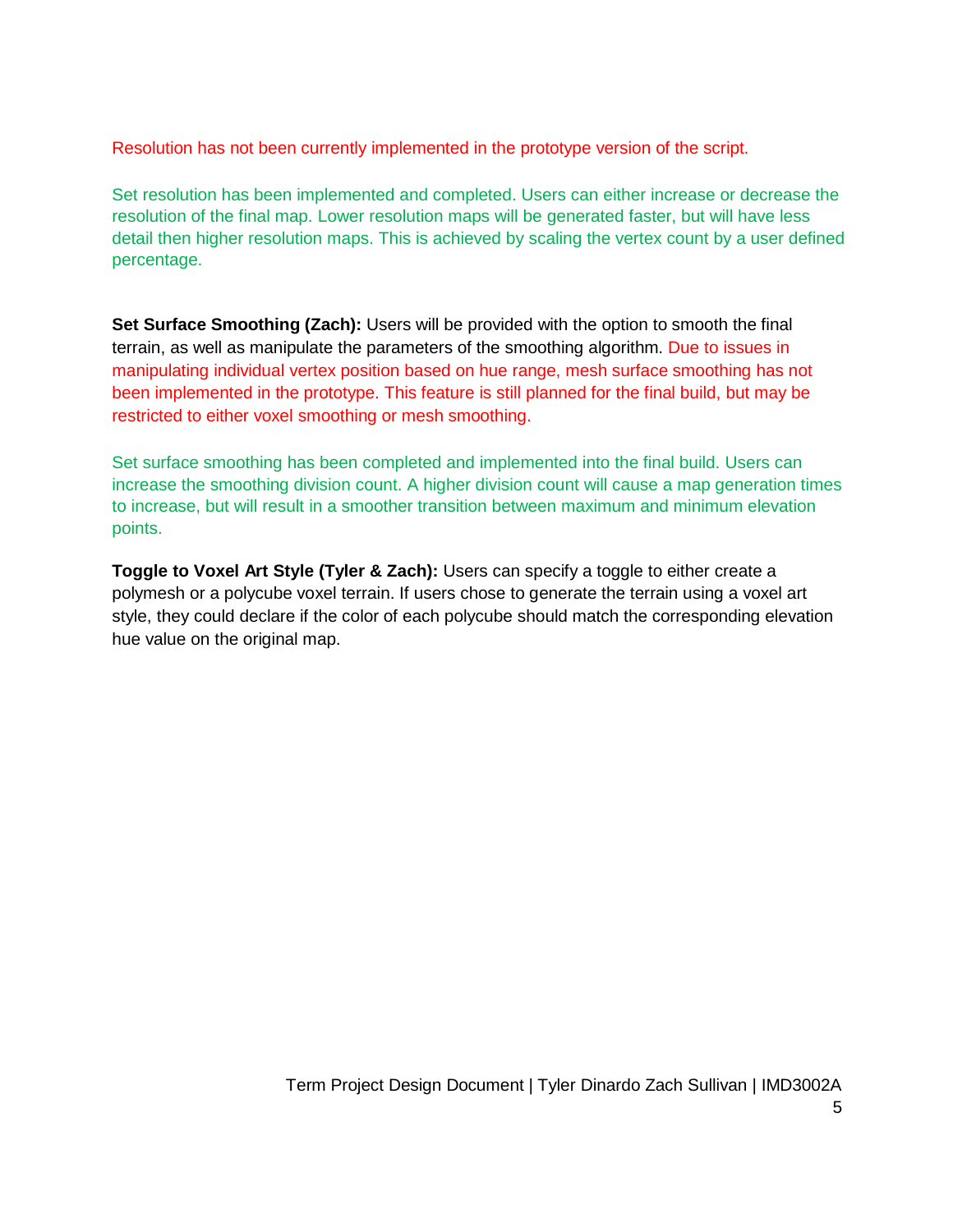**Generate Map (Tyler & Zach):** The python script will take the previously imported image and query all relevant color information based on each given pixel within the image. The number of evaluated pixels depends on the user specified resolution of the generated mesh. The program then takes this pixel information and depending on the hue and elevation ranges specified by the user, dictates the y position of a new vertex. The x and z values of the vertex are determined by the pixels x and y coordinates in the image. These vertices are then used to define a polymesh, which will be the final terrain mesh.

# **3. Layout and Structure**

### **3.1 GUI Procedure**

The first procedure the user will interact with is the GUI. The GUI will contain all elements associated with the creation of the mesh, as well as all elements related to user customization.

The GUI can be launched from the Python Script dialogue box and will function such that only one instance of the interface can ever be active at any given time.

The GUI has not been implemented in the current prototype, development has instead focused on generating a detailed map directly from a loaded image. A GUI will be featured in the final version.

The GUI has been implemented in the final build, we have separated user interface into three main sections (General Settings, Hue-Based Settings, and Image Importing/Generation).

#### **3.2 General Methods**

The following methods handle tasks and operations related to our main objectives.

- o*importImage( fileName , fileType );* Handles image file importation and stores pixel information
- o*generateMap( imagePixels[][] );* Takes pixel information and generates a mesh based upon user specified parameters

Currently map generation resides within the importImage() function, this was done to simplify the logic early on and focus on creating an effective map generation algorithm. Python code to generate the terrain map will be removed from the importImage() function in the final version*.*

The final script has been updated to follow a modular design. Map generation no longer resides within a single overall function. New functions have been implemented to contain each major requirement.

Term Project Design Document | Tyler Dinardo Zach Sullivan | IMD3002A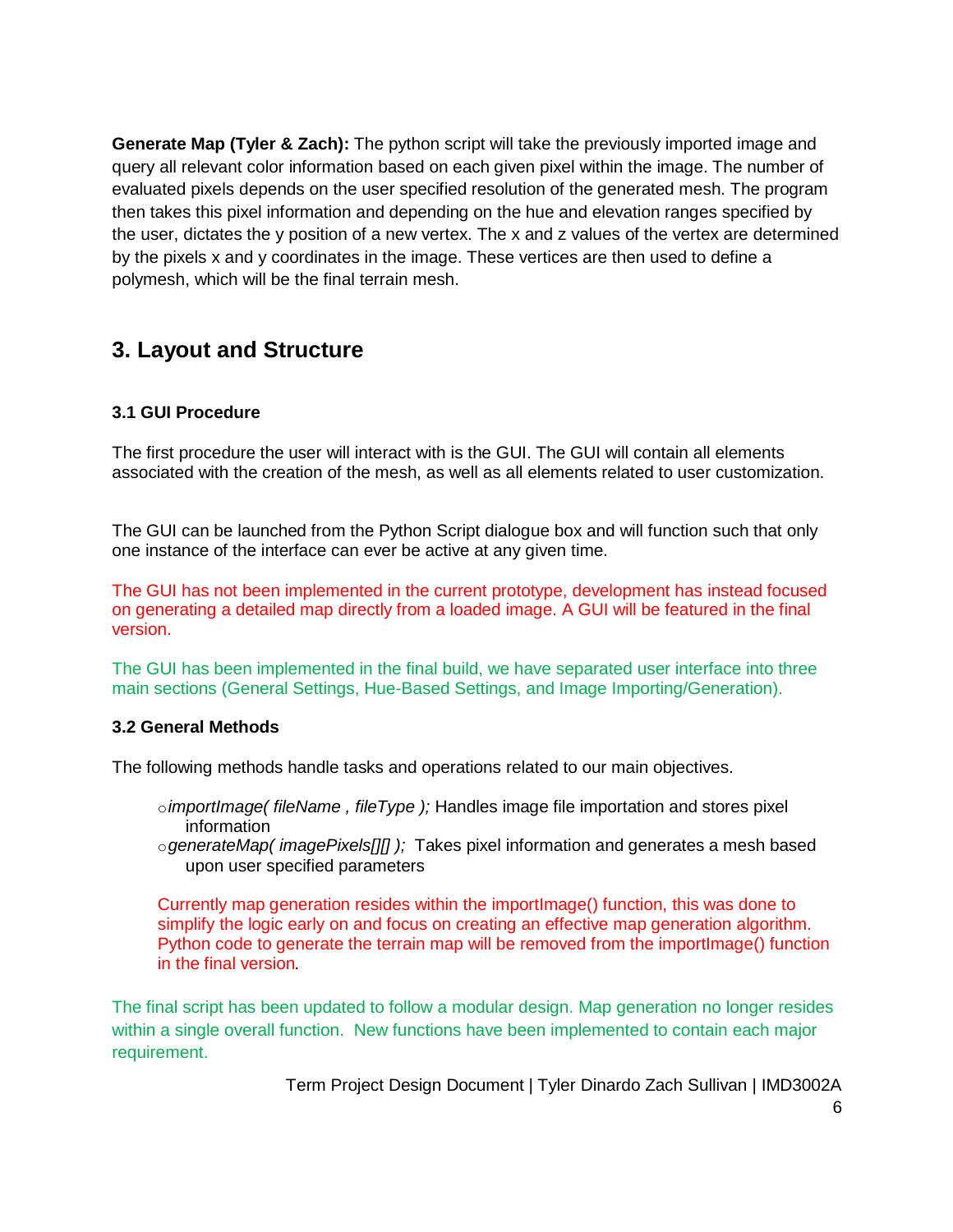### **3.3 Secondary Methods**

The following methods handle tasks and operations related to user customization and other secondary objectives

- o*setHueRange();* Specify the minimum and maximum hue ranges that will be associated with the lowest and highest heights respectively.
- o*setElevationRange();* Specify the minimum and maximum height of the final generated mesh.
- o*setResolution();* Specify the resolution of the final generation operation. A higher resolution would result in a higher percentage of pixels being evaluated.
- o*setSurfaceSmooting();* Specify the subdivision amount to be applied when smoothing final mesh.
- o*toggleVoxelStyle();* Specify whether the final render will be outputted as one generated mesh or as a series of voxel-like blocks stacked atop one another to create a block representation of the map.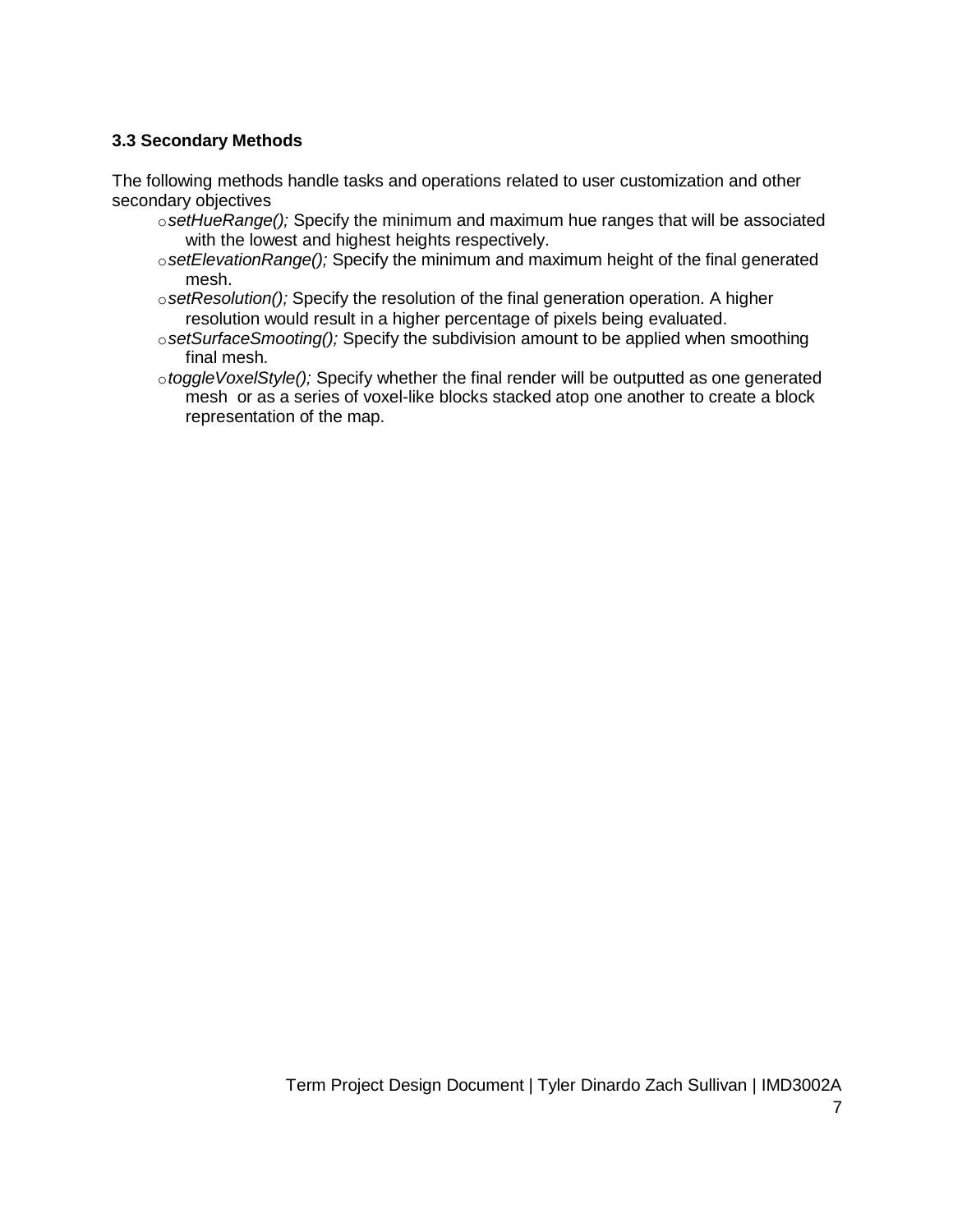# **4. Design Sketches**



The following sketches provide an early concept of the map-mesh plug-in for Maya. *(Figure 1 above) A prototype sketch of the GUI Interface for the Map to Mesh Maya Script src: [http://www.apspcb.org.in/tawang\\_heps.htm](http://www.apspcb.org.in/tawang_heps.htm)*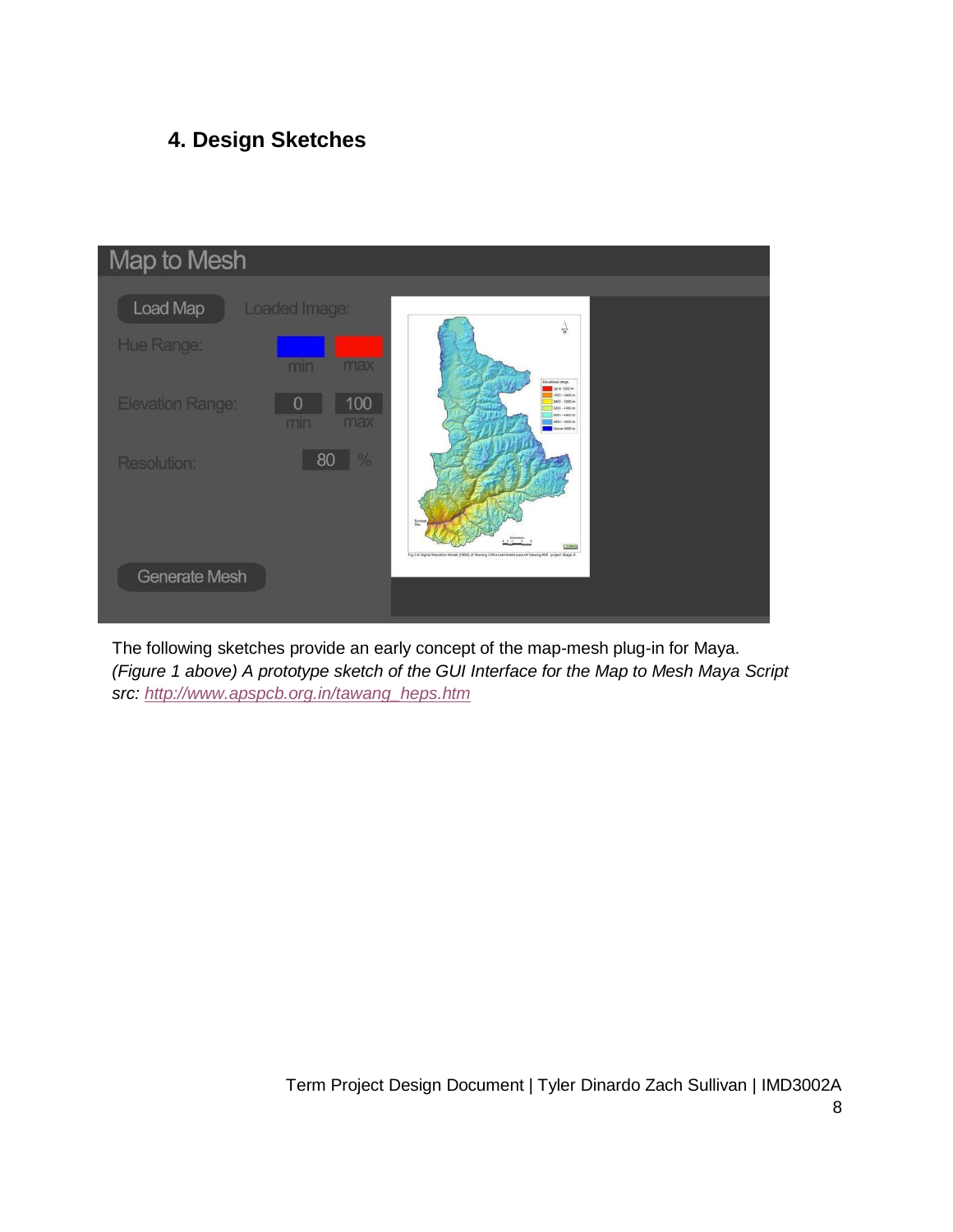

*(Figure 2 above) A hand crafted example of what the final map render would look like after being rendered in Maya.*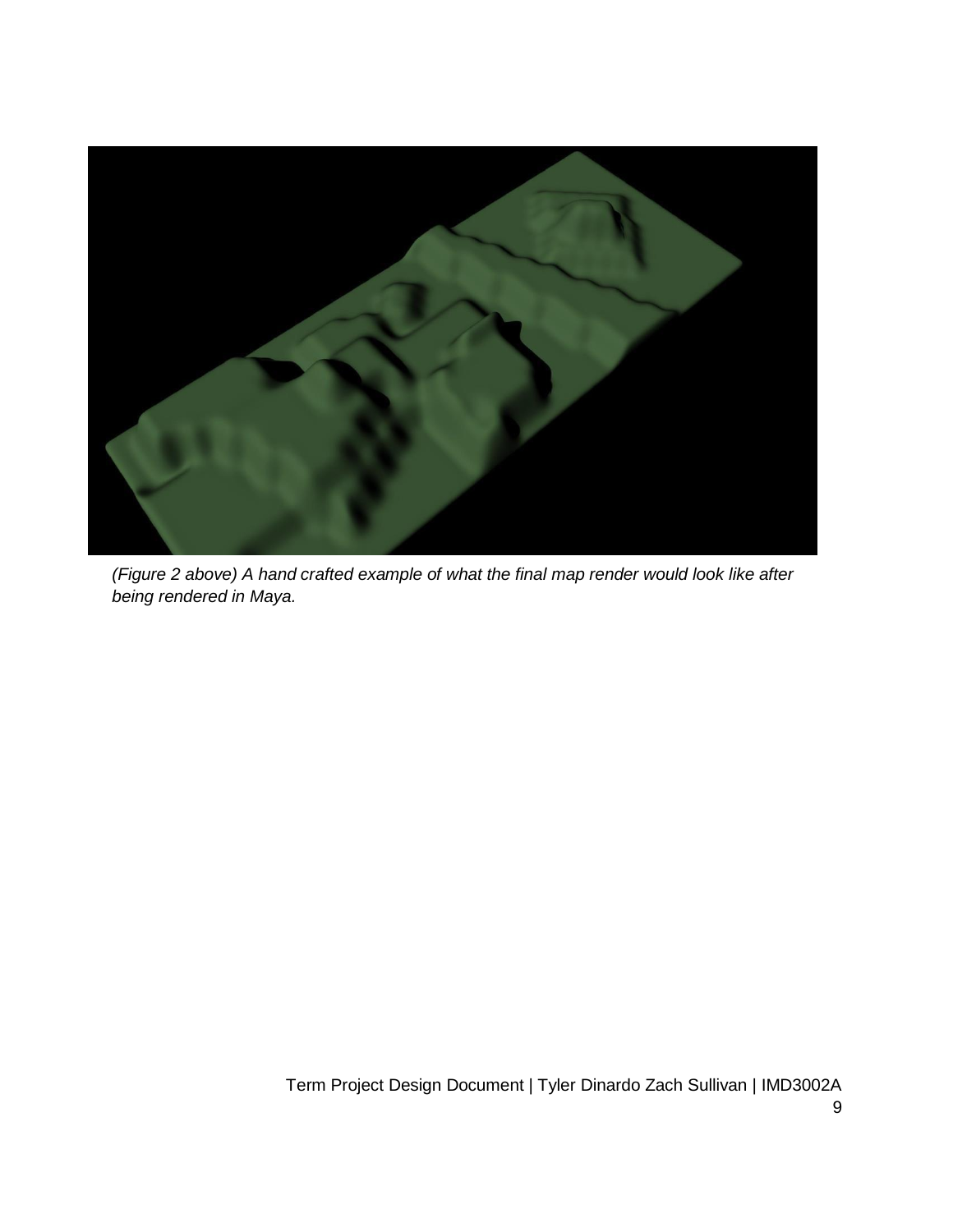# **5. Progress Made (Beta)**

### **5.1 Development Procedure**

Our team began prototype development by creating a method for users to import an image into Maya. Originally we had intended to create an image plane and create a 3D polygon mesh over top. Instead, we opted to utilize the Python image library (*Python Imaging Library PIL*, 2009) to analyze the RGB value of each pixel. This was done to reduce overly complex code, as well as optimize the mesh generation algorithm (although obtaining the image pixel values will likely need further optimization). Once the RGB values of each pixel were stored, they needed to be converted to HSV to obtain the hue range. Utilizing a method taught in Design Studio 3, we applied a conversion algorithm to pass each pixel's RGB value and obtain the corresponding HSV value.

After obtaining the HSV value for all pixels found in the imported image, we created a simple polyCube to manipulate the terrain into. The elevation value in the current prototype is fixed to a pre-defined scale value. This fixed elevation value is then scaled by the hue range found in the RGB to HSV conversion. This process is then repeated for each pixel found in the image, with a corresponding polyCube created and translated to the pixel location, resulting in a final model seen in figure 3 below.



*(Figure 3 above) Map to Mesh generation prototype*

Term Project Design Document | Tyler Dinardo Zach Sullivan | IMD3002A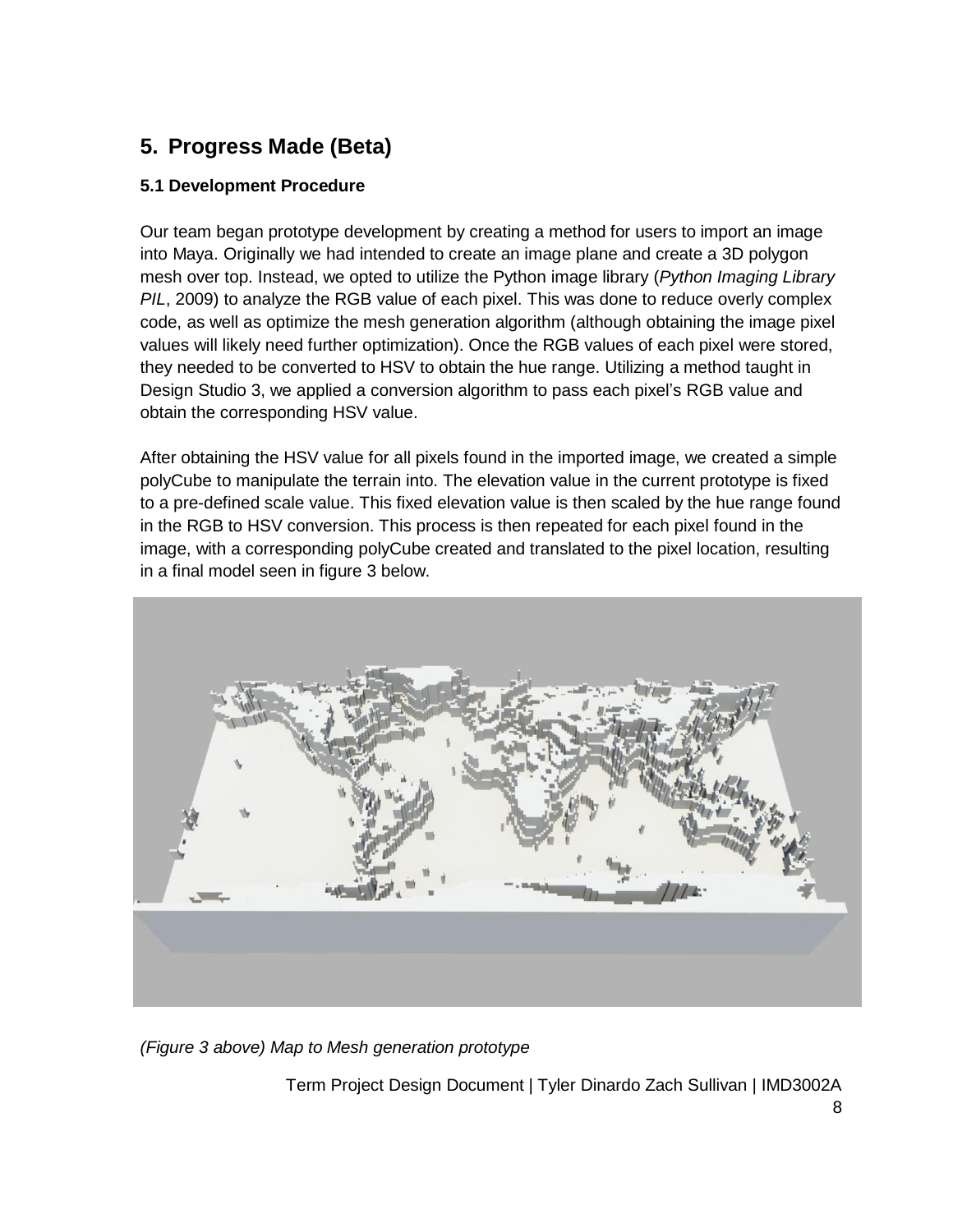### **5.2 Prototype Changes**

A few functional changes were made during the development of the prototype. For instance, our document originally stated that we would allow users to manipulate the elevation of the terrain model. This was replaced by a fix value in the prototype, in order to focus development time away from creating a GUI interface and instead create the core functionality of the tool.

### **5.3 Future Challenges**

During this prototype development, I found that manipulating the individual vertices by each corresponding HSV pixel value to be more challenging than originally anticipated. This may cause future issues in generating a smoothed terrain mesh based on a polyMesh's individual vertex elevation.

Another issue I faced during the prototype development was the ability to apply individual colors to each polyCube that made up the terrain. The objective of this was to improve the visualization of the model, and show users the range color values which correlated to the terrain's mesh. In order to accomplish this I had planned to provide each polyCube a unique name. Our generation tool created a terrain from a 240x120 image, for a total pixel count of 28,800 pixels. In our current prototype, each pixel has a unique polyCube associated to it, resulting in a total of 28,800 cubes. When assigning a unique name to each of these cubes, our mesh generator began to significantly loose performance and freeze. As a result our group chose to focus on developing a detailed terrain generation tool for the prototype to prove its capability, rather than redesign a newly optimized generation method.

In the next revision of our tool, we will need to address this not optimized method to both increase performance, as well as allow for improved visualization through colored terrain. This will likely be the hardest part going forward with this project.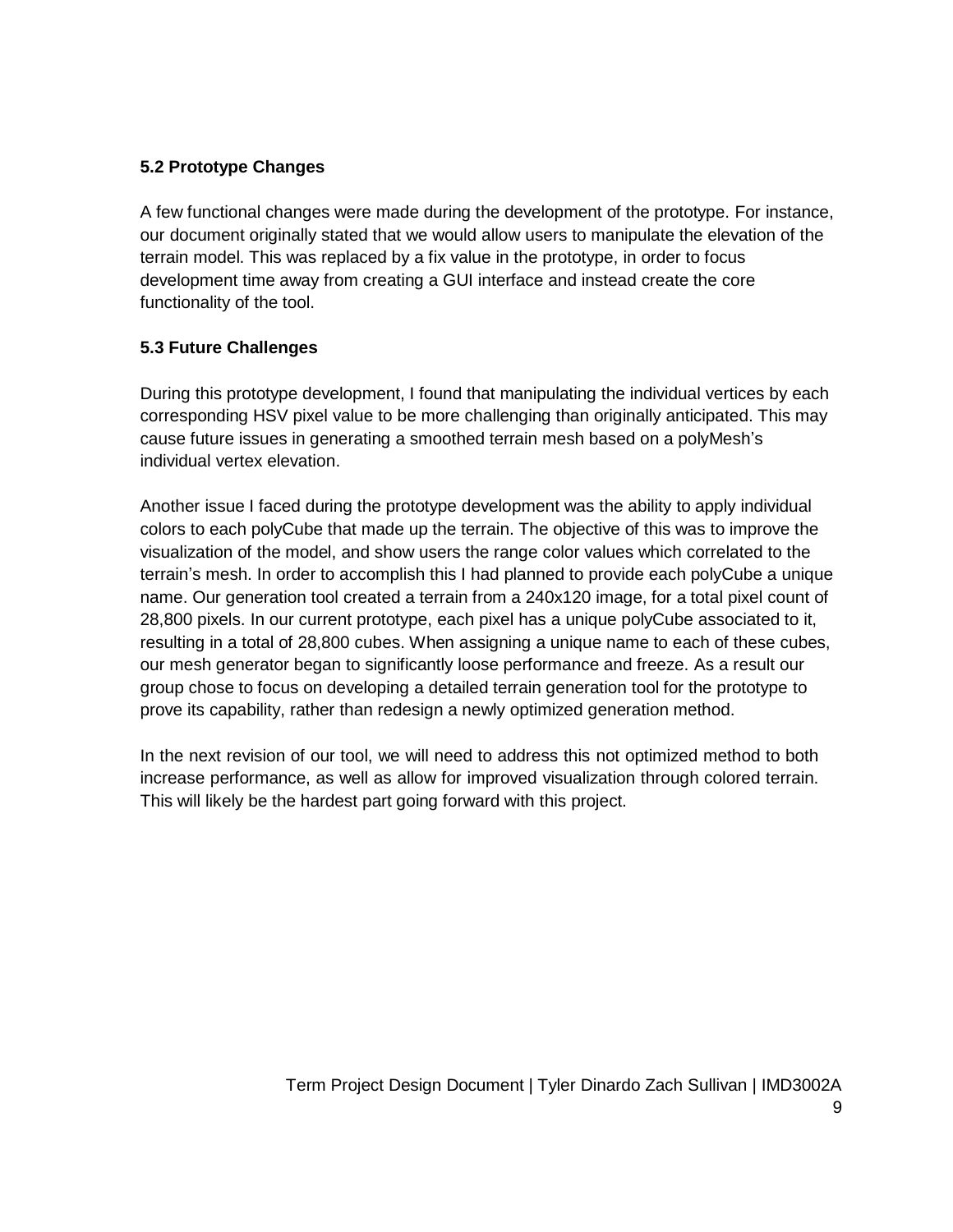# **6. Progress Made (Final Build)**

### **6.1 Development Procedure & Methedology**

Development of the final product began by updating the method for users to import an image into Maya. Originally the script would automatically open a file explorer, this was changed with the implementation of our GUI. Now users can change various map generation settings before processing an imported image.

Python image library (*Python Imaging Library PIL*, 2009) is still being utilized to obtain each RGB pixel value of an imported image. As previously mentioned, this was done to reduce code complexity, as well as optimize the mesh generation algorithm. Once the RGB values of each pixel were stored, they are either then converted to HSV to obtain the hue range or passed to a lightness function which will average the maximum and minimum RGB values.

After obtaining the HSV value for all pixels found in the imported image, a base polymesh is then created, and each vertex is translated vertically based on one of two different generation algorithms. The map is produced by either the brightness or hue of the pixel. This is chosen by user selection before map generation begins. Once all vertices found in the mesh have been cycled through, the final generated map is produced (Figure 4 below showcases a map generated on source pixel lightness).



Term Project Design Document | Tyler Dinardo Zach Sullivan | IMD3002A *(Figure 4 above) Map to Mesh generation based on pixel brightness*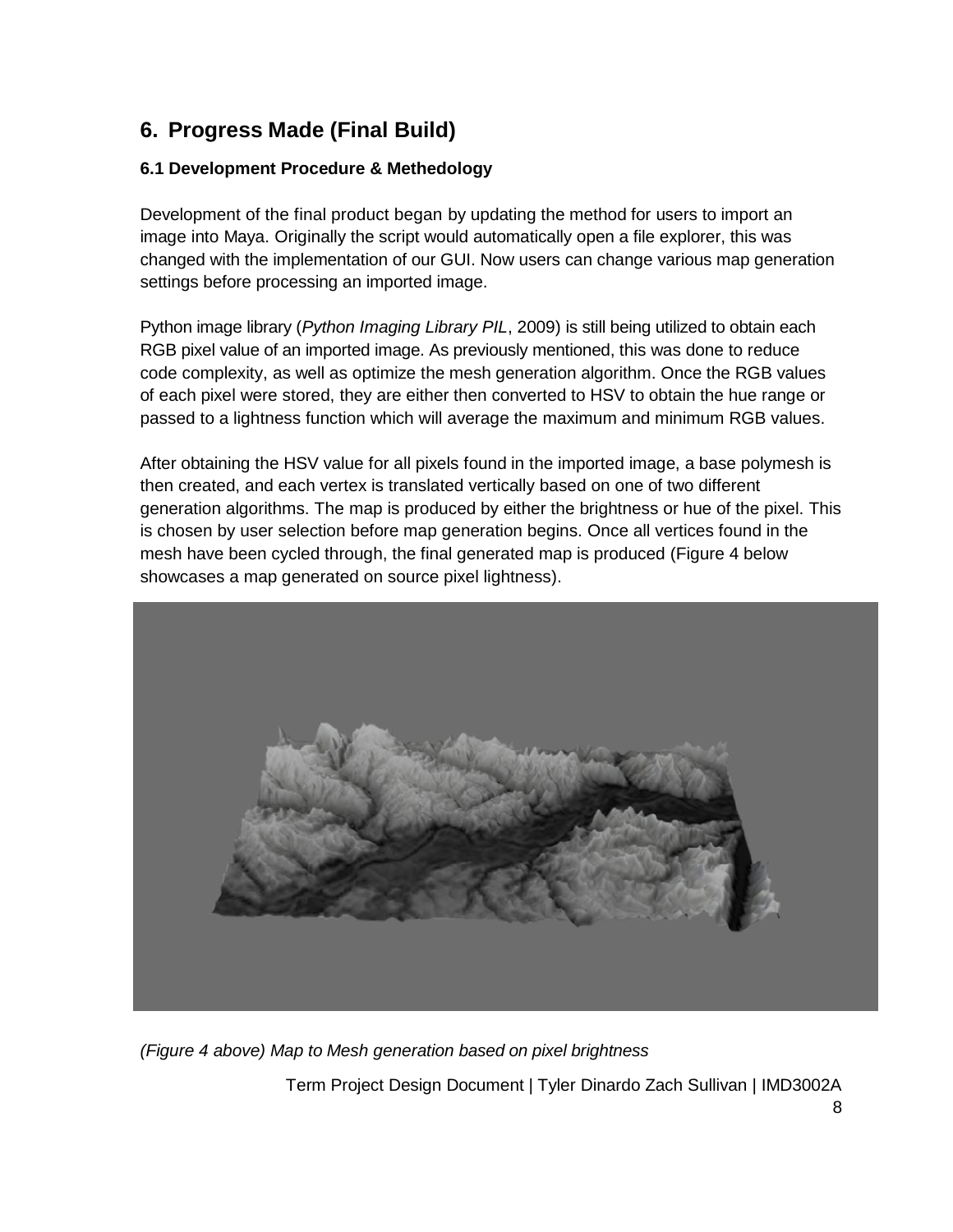#### **6.2 Final Build Changes & Experiments**

A few changes were made during the development of the final build. For instance, we originally stated that we would allow users to toggle between a polycube and polymesh generated map. This was modified to only allow a polymesh as map generation option, as map generation which utilized the polycube option suffered significant performance loss. This occurred as a result of large polygon counts, and further escalated when users increased the resolution of the map generation.

Our team also removed the option to modify the minimum elevation of the map generation. This was done as only positive vertical changes in elevation are applied to the vertices found on the target polymesh. This reduces the amount of computations required and as such reduces the overall map generation time.

During the development of the final build, I began experimenting with various methods to apply color to the generated polymesh map. I first implemented a method to iterate through each vertex of the polymesh and assign the corresponding pixel's RGB value to the color of the vertex. I found this method to be extremely tedious, and replaced this by creating a unique shader for each map created, and assigning the corresponding map image as a texture to the polymesh. This updated method produced a significantly improved aesthetic with reduced code complexity (An example can be found in figure 5 below.).



Term Project Design Document | Tyler Dinardo Zach Sullivan | IMD3002A 9 *(Figure 5 above) Map to Mesh generation featuring source image texturing & unique shaders*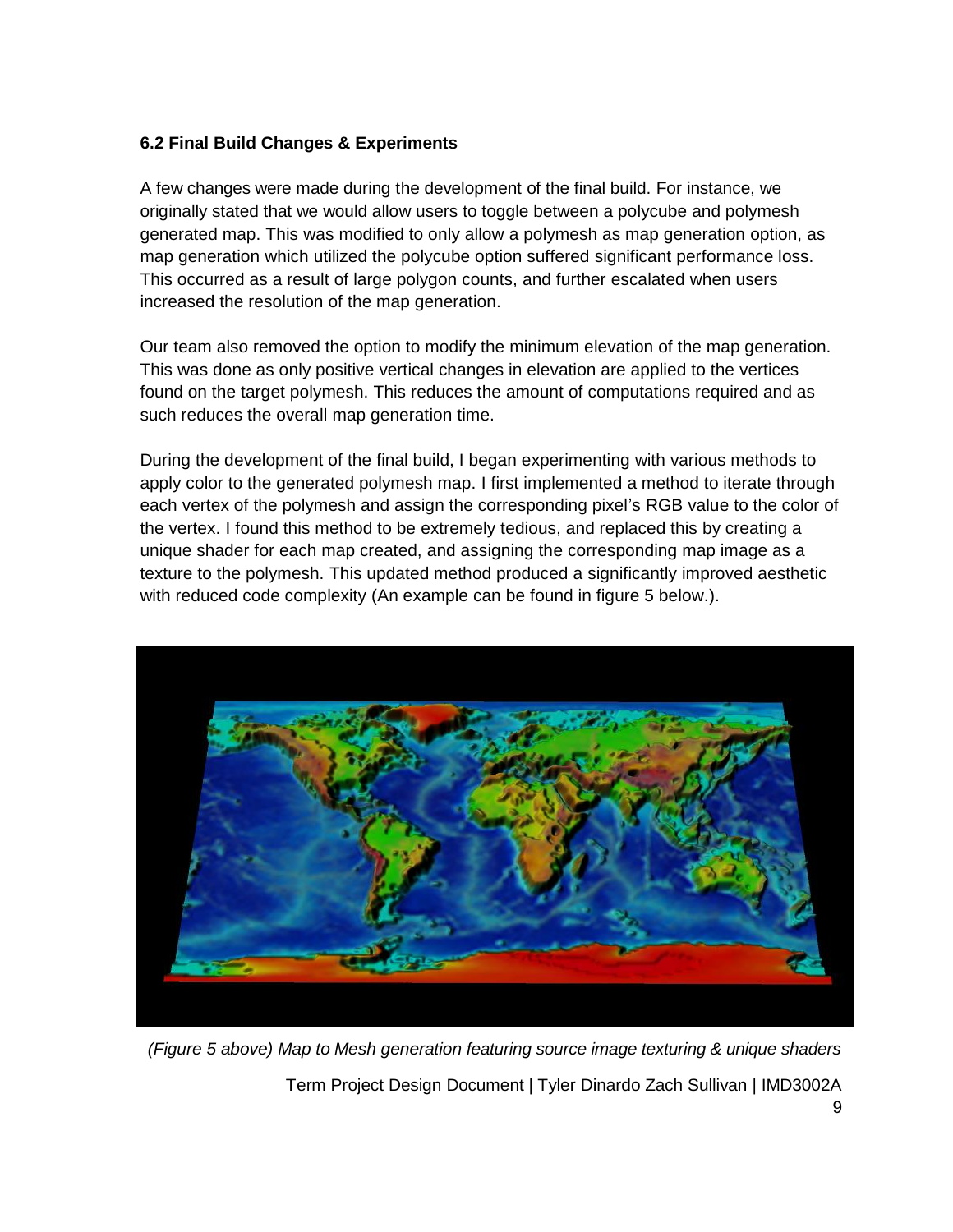Finally a polished user interface was implemented in the final build. Users are no longer prompted immediately to choose a source map image, and can now modify various generation options (such as elevation, mesh smoothing, map resolution, etc.). A preview image will now display when a source image has been selected, as well as a progress meter will show the final map generation time.

### **6.3 Challenges**

I found that creating a map generation algorithm which utilized polycubes rather than a single polymesh to be the most challenging issue during the final development stage. Rather than utilizing the subdivision count found on the polymesh to increase the density of the map, the polycube method instead required us increase the number of polycubes on screen. This resulted in a significant loss in performance. In order to resolve this issue, I began development on a new method which extruded the faces of a polymesh. While this method did increase performance during map generation, the final product did not visually distinguish itself enough from the standard vertex transformation method. As such, we decided to focus development on the vertex manipulation approach.

Another issue I faced during the final build development was the ability to apply individual colors to the final map mesh. As previously mentioned in section 5.3, the objective of this task was to improve the visualization of the model, and show users the range color values which correlated to the terrain's mesh.

In our current build, a unique shader is created every time a new map is generated. A random value will be assigned to the shader (as well as the texture and shading group) to distinguish it from future maps. Once this process has been completed, the source image file used in the generation of the map, is assigned as a texture to the mesh.